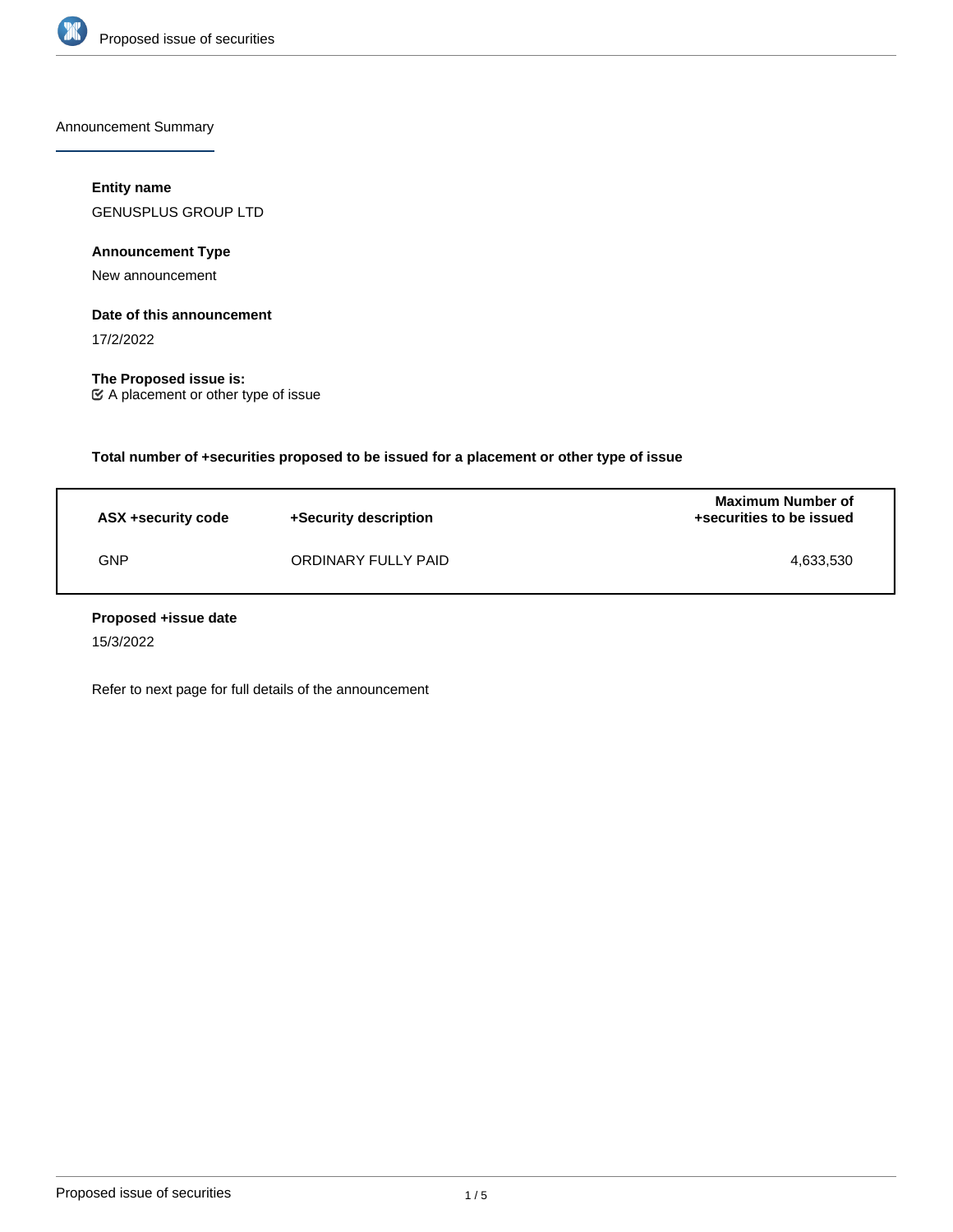

# Part 1 - Entity and announcement details

# **1.1 Name of +Entity**

GENUSPLUS GROUP LTD

We (the entity named above) give ASX the following information about a proposed issue of +securities and, if ASX agrees to +quote any of the +securities (including any rights) on a +deferred settlement basis, we agree to the matters set out in Appendix 3B of the ASX Listing Rules.

If the +securities are being offered under a +disclosure document or +PDS and are intended to be quoted on ASX, we also apply for quotation of all of the +securities that may be issued under the +disclosure document or +PDS on the terms set out in Appendix 2A of the ASX Listing Rules (on the understanding that once the final number of +securities issued under the +disclosure document or +PDS is known, in accordance with Listing Rule 3.10.3C, we will complete and lodge with ASX an Appendix 2A online form notifying ASX of their issue and applying for their quotation).

**1.2 Registered Number Type**

**Registration Number**

**ACN** 

620283561

**1.3 ASX issuer code**

GNP

# **1.4 The announcement is**

New announcement

# **1.5 Date of this announcement**

17/2/2022

**1.6 The Proposed issue is:**

 $\mathfrak{C}$  A placement or other type of issue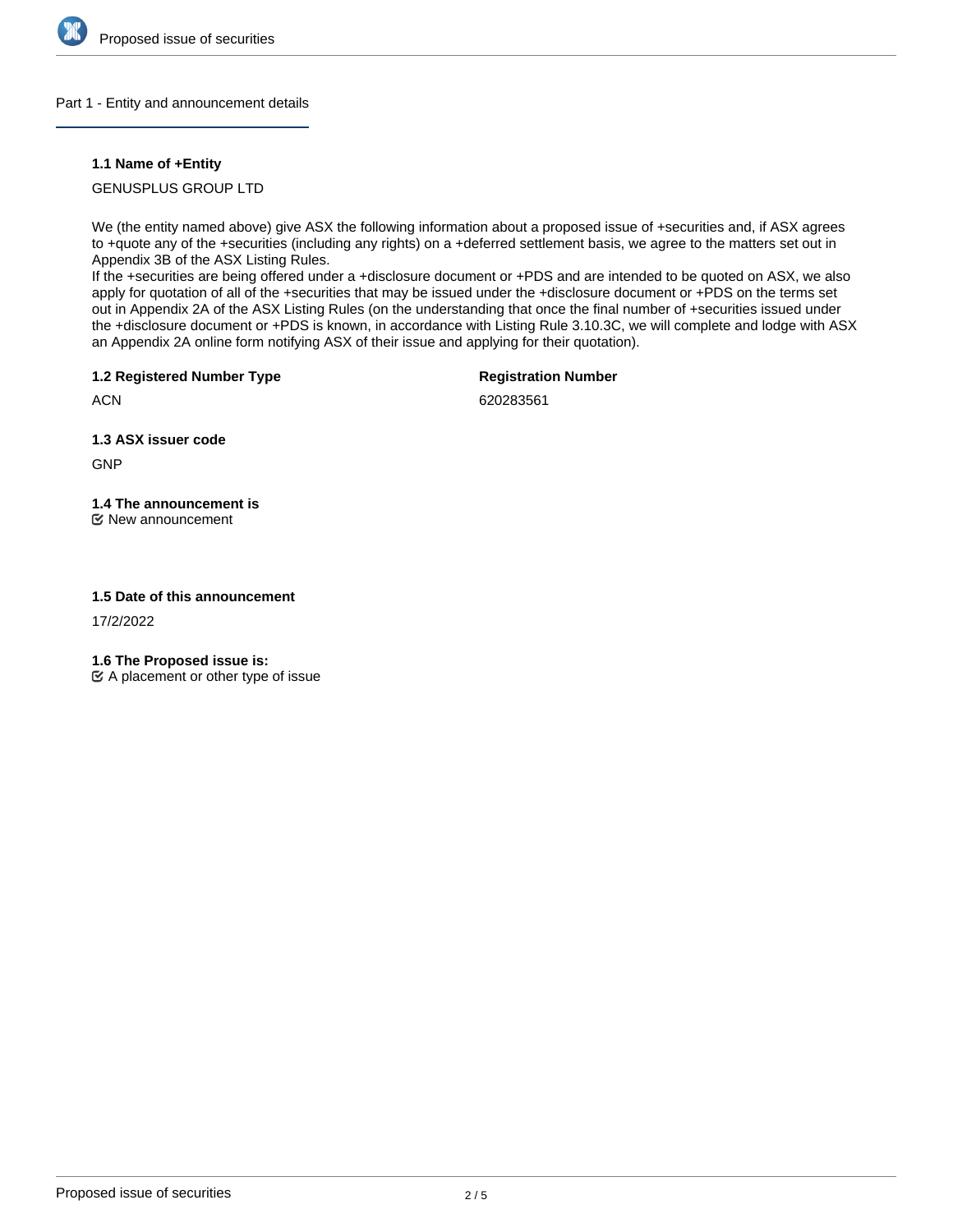

Part 7 - Details of proposed placement or other issue

Part 7A - Conditions

**7A.1 Do any external approvals need to be obtained or other conditions satisfied before the placement or other type of issue can proceed on an unconditional basis?** No

Part 7B - Issue details

**Is the proposed security a 'New class' (+securities in a class that is not yet quoted or recorded by ASX) or an 'Existing class' (additional securities in a class that is already quoted or recorded by ASX)?** Existing class

**Will the proposed issue of this +security include an offer of attaching +securities?** No

Details of +securities proposed to be issued

### **ASX +security code and description**

GNP : ORDINARY FULLY PAID

#### **Number of +securities proposed to be issued**

4,633,530

**Offer price details**

**Are the +securities proposed to be issued being issued for a cash consideration?** No

#### **Please describe the consideration being provided for the +securities**

The securities are being issued under a business purchase agreement as part consideration for the acquisition of Pole Foundations Australia.

#### **Please provide an estimate of the AUD equivalent of the consideration being provided for the +securities**

5,500,000.000000

**Will these +securities rank equally in all respects from their issue date with the existing issued +securities in that class?** Yes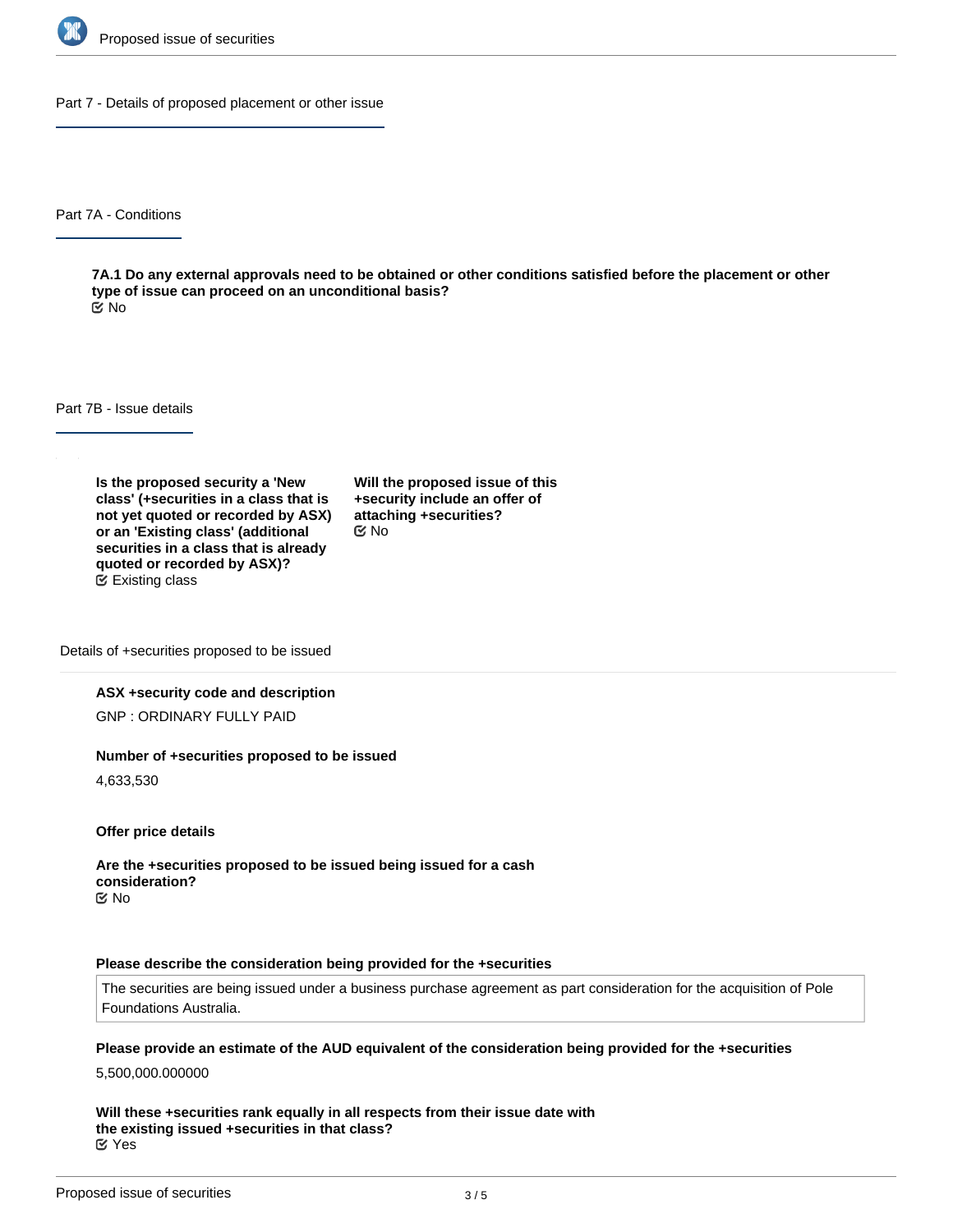

Part 7C - Timetable

**7C.1 Proposed +issue date** 15/3/2022

Part 7D - Listing Rule requirements

**7D.1 Has the entity obtained, or is it obtaining, +security holder approval for the entire issue under listing rule 7.1?** No

**7D.1b Are any of the +securities proposed to be issued without +security holder approval using the entity's 15% placement capacity under listing rule 7.1?** Yes

**7D.1b ( i ) How many +securities are proposed to be issued without security holder approval using the entity's 15% placement capacity under listing rule 7.1?**

4,633,530

**7D.1c Are any of the +securities proposed to be issued without +security holder approval using the entity's additional 10% placement capacity under listing rule 7.1A (if applicable)?** No

**7D.2 Is a party referred to in listing rule 10.11 participating in the proposed issue?** No

**7D.3 Will any of the +securities to be issued be +restricted securities for the purposes of the listing rules?** No

**7D.4 Will any of the +securities to be issued be subject to +voluntary escrow?** Yes

**7D.4a Please enter the number and +class of the +securities subject to +voluntary escrow and the date from which they will cease to be subject to +voluntary escrow**

4,633,530 ordinary shares are subject to voluntary escrow for 24 months from issue date subject to certain customary exceptions.

Part 7E - Fees and expenses

**7E.1 Will there be a lead manager or broker to the proposed issue?** No

**7E.2 Is the proposed issue to be underwritten?**

 $\tilde{\sim}$